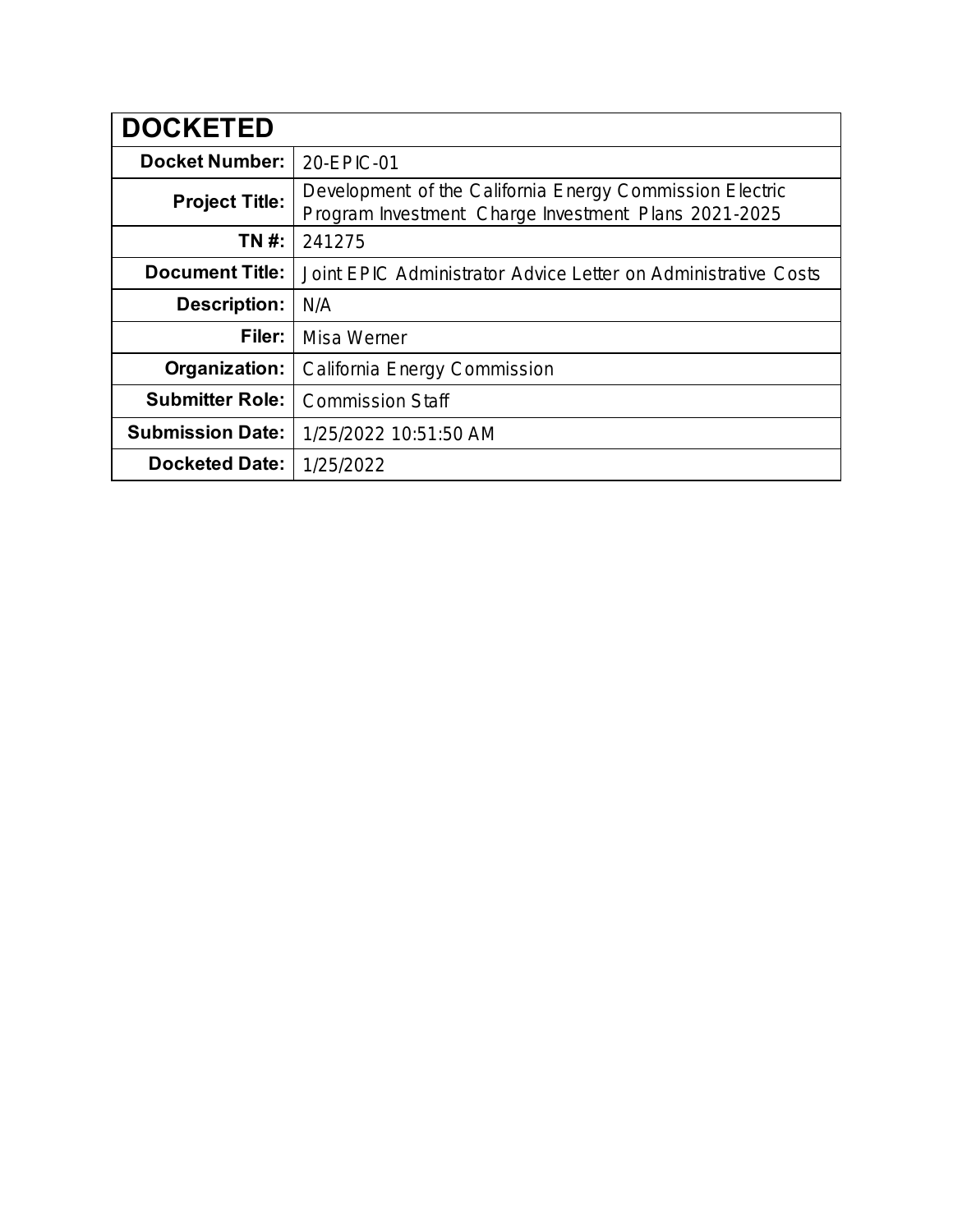

**Sidney Bob Dietz II Director** Regulatory Relations Pacific Gas and Electric Company 77 Beale St., Mail Code B13U P.O. Box 770000 San Francisco, CA 94177

Fax: 415-973-3582

January 24, 2022

# **Advice 6478-E**

(Pacific Gas and Electric Company ID U 39 E)

#### **Advice 3940-E**

(San Diego Gas & Electric Company U 902 E)

#### **Advice 4700-E** (Southern California Edison Company U 338 E)

**Advice 121-2** (California Energy Commission)

Public Utilities Commission of the State of California

## **Subject: Joint EPIC Administrator Advice Letter Proposal of Eligible Administrative Budget Line Items**

#### **Purpose**

Pacific Gas and Electric Company ("PG&E"), San Diego Gas & Electric Company ("SDG&E"), Southern California Edison Company ("SCE"), and California Energy Commission ("CEC") (collectively, "Joint Administrators") hereby submit this Tier 2 Advice Letter in compliance with the California Public Utilities Commission ("CPUC" or "Commission") Decision ("D.") 21-11-028, Ordering Paragraph ("OP") 16.

# **Background**

The Commission first authorized the EPIC surcharge to fund Research, Development, and Demonstration ("RD&D") programs in the public interest in D.11-12-035. The funding mechanism for these programs was expressly established by D.12-05-037.

The Commission opened an Order Instituting Rulemaking (R.19-10-005) in October 2019 to determine whether the EPIC Program should be granted renewal. The Commission issued D.20-08-042, which renewed the EPIC Program for a period of 10 years from 2021 through 2030 <sup>1</sup> and authorized Investor-Owned Utilities ("IOUs") to collect \$148 million for the CEC's program annually beginning 2021 unless otherwise ordered or adjusted in the future by the Commission.<sup>2</sup> In D.21-11-028, the Commission determined that IOUs shall

<sup>1</sup> OP1, D.20-08-042

<sup>2</sup> OP3, D.20-08-042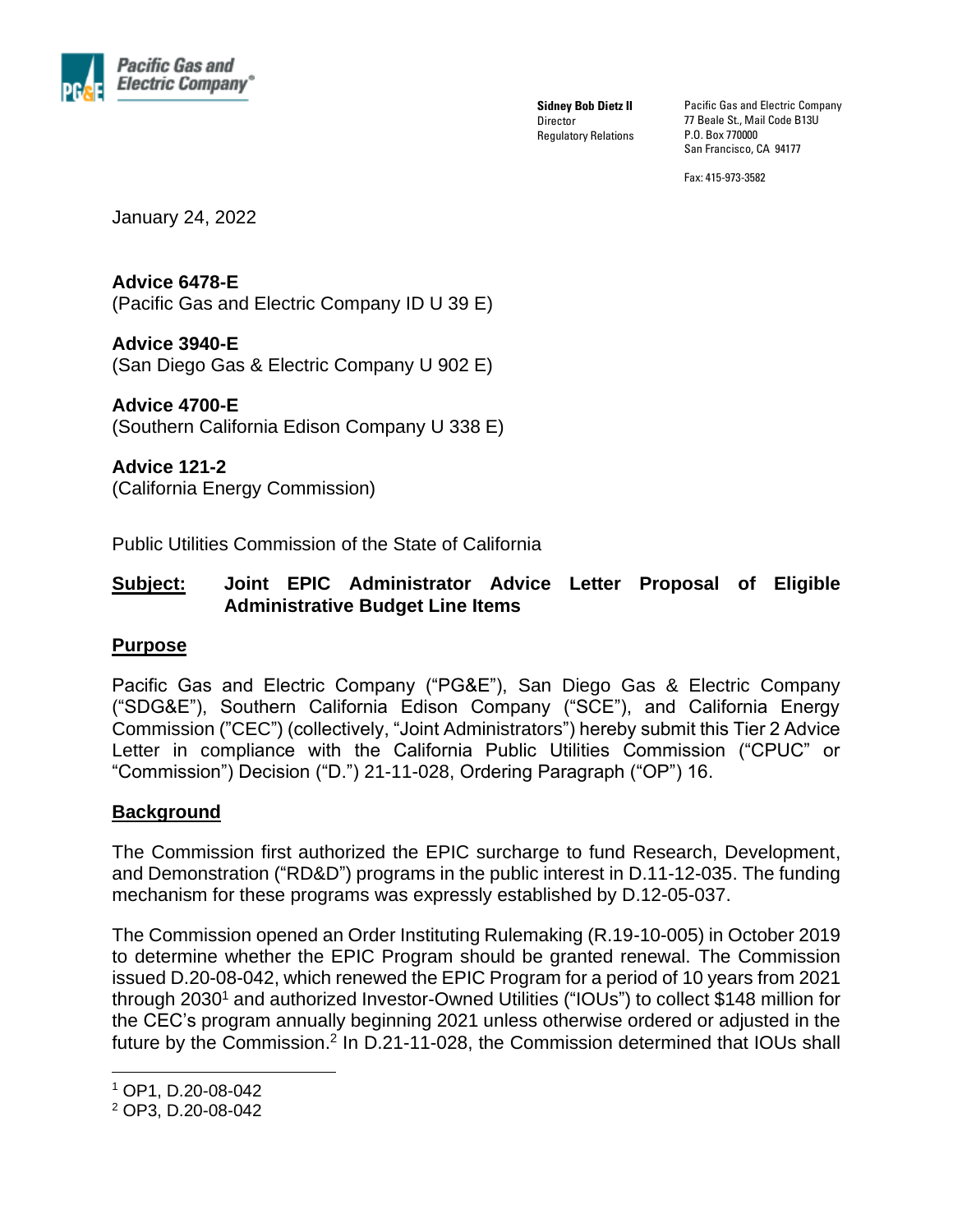continue to administer their portions of EPIC<sup>3</sup> and authorized the collection of \$185 million annually beginning 2021.<sup>4</sup> D.21-11-028 also raised the CEC's administrative expenditure cap from 10% to 15% of their overall program budget. 5

In D.21-11-028, the Commission also ordered the Joint Administrators to host a public workshop no later than 60 days after the issuance of D.21-11-028 to propose a detailed line-item list of EPIC administrative costs that all Administrators may follow, and to file a Tier 2 Advice Letter with their proposal no later than 10 days after the workshop.<sup>6</sup> This Advice Letter provides the proposed list of eligible administrative budget line items. In addition, it identifies and describes certain areas in which the IOUs and CEC differ in administrative activities and associated charging practices, and provides rationale for these differences.

#### **Discussion**

Following consultation with the Commission's Energy Division staff on the agenda and the content of the presentation, on January 12, 2022, the Joint Administrators held a public workshop. In preparation for the workshop, the CEC and IOUs held multiple sessions to develop a framework of administrative cost categories, identify specific administrative activities, and define the mapping between the cost framework and activities. Attachment A includes the EPIC Administrative Cost Framework and Example EPIC Administrative Activities tables (Tables 1 and 2, respectively) presented in the workshop with non-editorial clarifications indicated in underline and strikethrough. The EPIC Administrative Cost Framework table includes clear definitions of the administrative cost categories. The EPIC Administrative Activities table defines the specific activities that comprise EPIC administration, explains any differences between IOU and CEC activities, and maps each activity back to the applicable cost categories.<sup>7</sup>

On January 14 and 18, 2022, the Joint Administrators received follow-up questions and clarification from Energy Division staff after the workshop. These questions and the Joint Administrators' responses are included in Attachment B.

#### **Public Comments During and After the Workshop**

There were no public comments during the workshop. No written comments on the workshop were served on the Commission's service list or filed in the CEC's Docket 20- EPIC-01.

<sup>3</sup> OP1, D.21-11-028

<sup>4</sup> OP3, D.21-11-028

<sup>5</sup> OP4, D.21-11-028

<sup>6</sup> OP16, D.21-11-028

 $7$  The costs and activities described here relate solely to the Joint Administrators' administration budgets and do not include potential variations in costs or activities charged to program area (RD&D) budgets.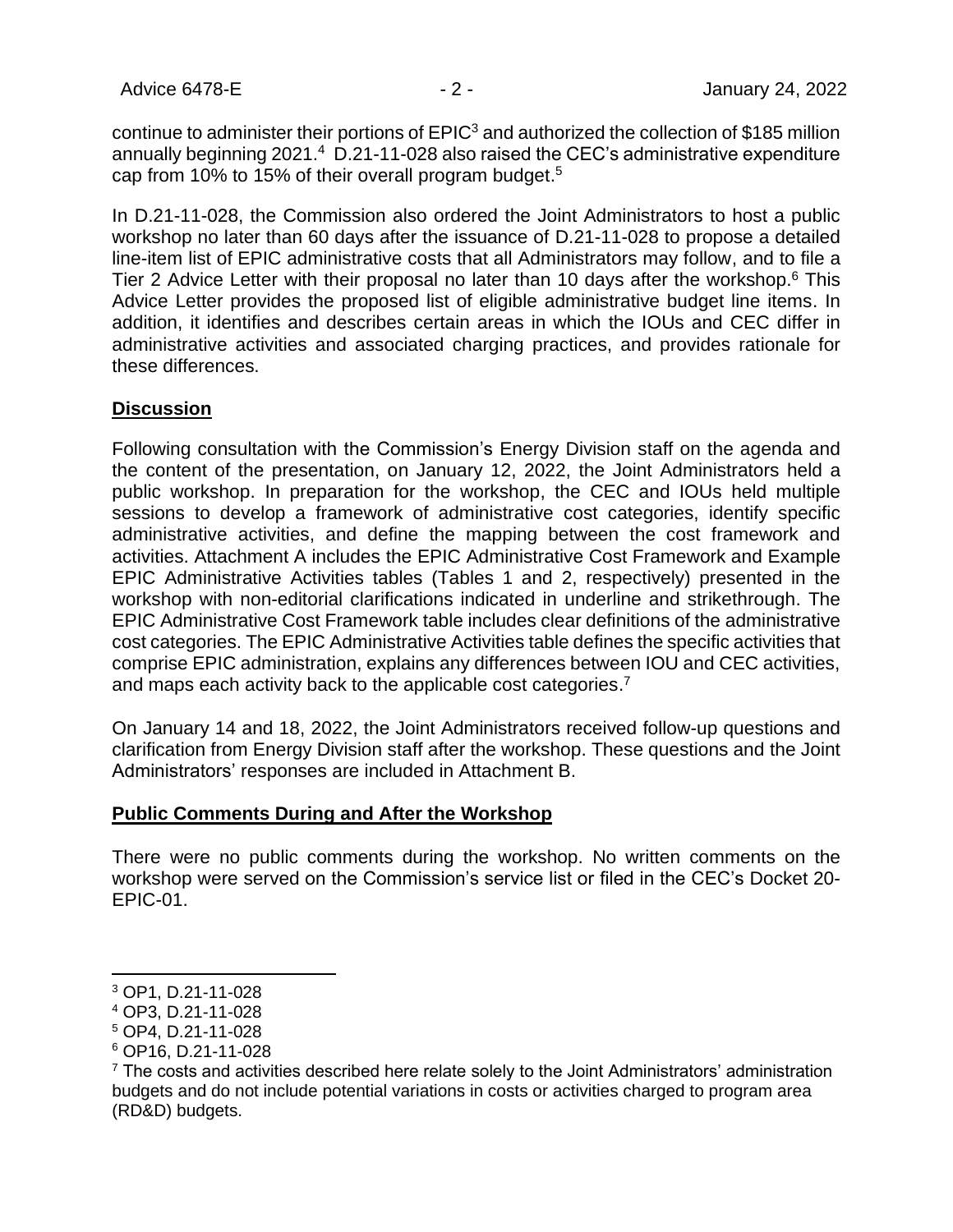#### **Conclusion**

On behalf of the Joint Administrators, PG&E respectfully requests the Commission approve this Tier 2 Advice Letter and attachments.

#### **Protests**

Anyone wishing to protest this submittal may do so by letter sent electronically via E-mail, no later than February 14, 2022, which is 21 days<sup>8</sup> after the date of this submittal. Protests must be submitted to:

> CPUC Energy Division ED Tariff Unit E-mail: EDTariffUnit@cpuc.ca.gov

The protest shall also be sent to the EPIC Administrators via E-mail at the addresses shown below on the same date it is electronically delivered to the Commission:

| For PG&E: | Sidney Bob Dietz II<br>Director, Regulatory Relations<br>c/o Megan Lawson<br>E-mail: PGETariffs@pge.com                                                                                                                                                                                                                                                                                                                          |
|-----------|----------------------------------------------------------------------------------------------------------------------------------------------------------------------------------------------------------------------------------------------------------------------------------------------------------------------------------------------------------------------------------------------------------------------------------|
| For SCE:  | Shinjini C. Menon<br><b>Managing Director, State Regulatory Operations</b><br>Southern California Edison Company<br>8631 Rush Street<br>Rosemead, California 91770<br>Telephone: (626) 302-3377<br>Facsimile: (626) 302-6396<br>E-mail: AdviceTariffManager@sce.com<br>Tara S. Kaushik<br>Managing Director, Regulatory Relations<br>c/o Karyn Gansecki<br>Southern California Edison Company<br>601 Van Ness Avenue, Suite 2030 |
|           | San Francisco, California 94102<br>Facsimile: (415) 929-5544                                                                                                                                                                                                                                                                                                                                                                     |

E-mail: [Karyn.Gansecki@sce.com](mailto:Karyn.Gansecki@sce.com)

<sup>&</sup>lt;sup>8</sup> The 20-day protest period concludes on a weekend; therefore, PG&E is moving this date to the following business day.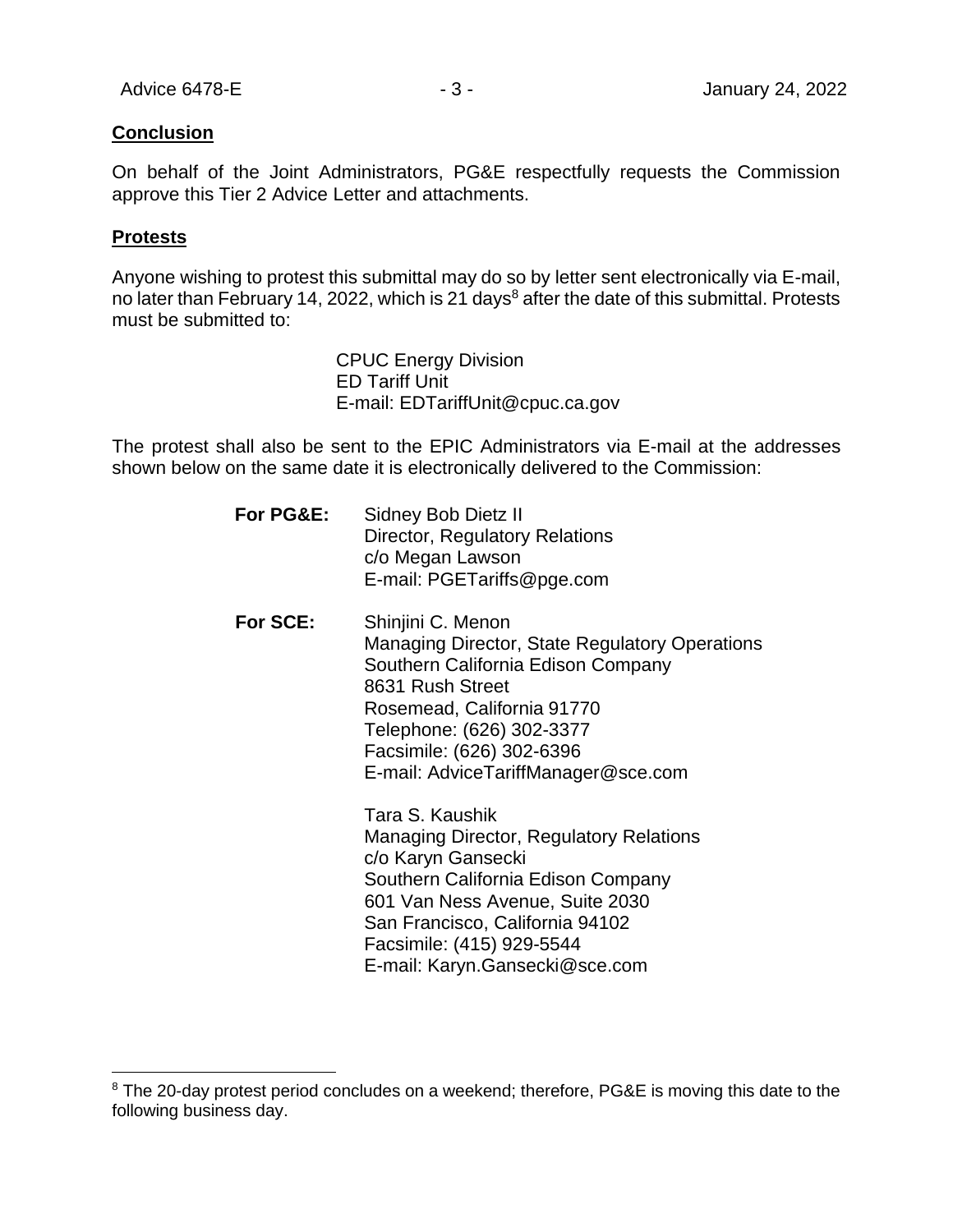**For SDG&E:** Attn: Greg Anderson Regulatory Tariff Manager 8330 Century Park Court, CP31F San Diego, CA 92123-1548 E-Mail: [GAnderson@sdge.com](mailto:GAnderson@sdge.com) and [SDGETariffs@sdge.com](mailto:SDGETariffs@sdge.com)

**For CEC**: Christina Evola Senior Attorney Chief Counsel's Office California Energy Commission 715 P Street Sacramento, CA 95814-5512 Telephone: (916) 891-8095 Email: Christina.Evola@energy.ca.gov

Any person (including individuals, groups, or organizations) may protest or respond to an advice letter (General Order 96-B, Section 7.4). The protest shall contain the following information: specification of the advice letter protested; grounds for the protest; supporting factual information or legal argument; name and e-mail address of the protestant; and statement that the protest was sent to the utility no later than the day on which the protest was submitted to the reviewing Industry Division (General Order 96-B, Section 3.11).

#### **Effective Date**

PG&E requests that this Tier 2 advice submittal become effective on regular notice, February 23, 2022, which is 30 calendar days after the date of submittal.

#### **Notice**

In accordance with General Order 96-B, Section IV, a copy of this advice letter is being sent electronically and via U.S. mail to parties shown on the attached list and the parties on the service list for R.19-10-005. Address changes to the General Order 96-B service list should be directed to PG&E at email address PGETariffs@pge.com. For changes to any other service list, please contact the Commission's Process Office at (415) 703-2021 or at Process Office@cpuc.ca.gov. Send all electronic approvals to PGETariffs@pge.com. Advice letter submittals can also be accessed electronically at: http://www.pge.com/tariffs/.

/S/ Sidney Bob Dietz II Director, Regulatory Relations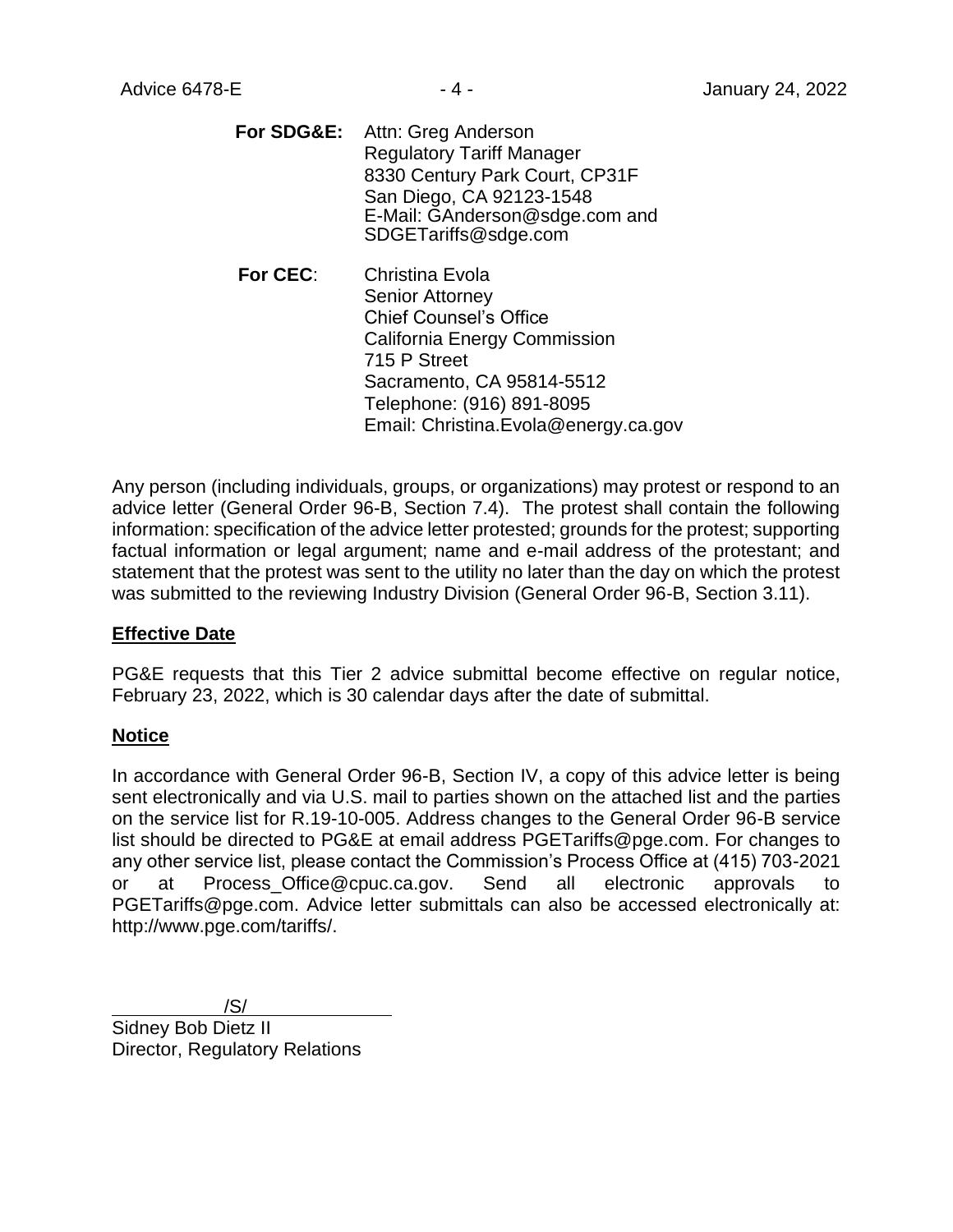Attachments

cc: Service List R.19-10-005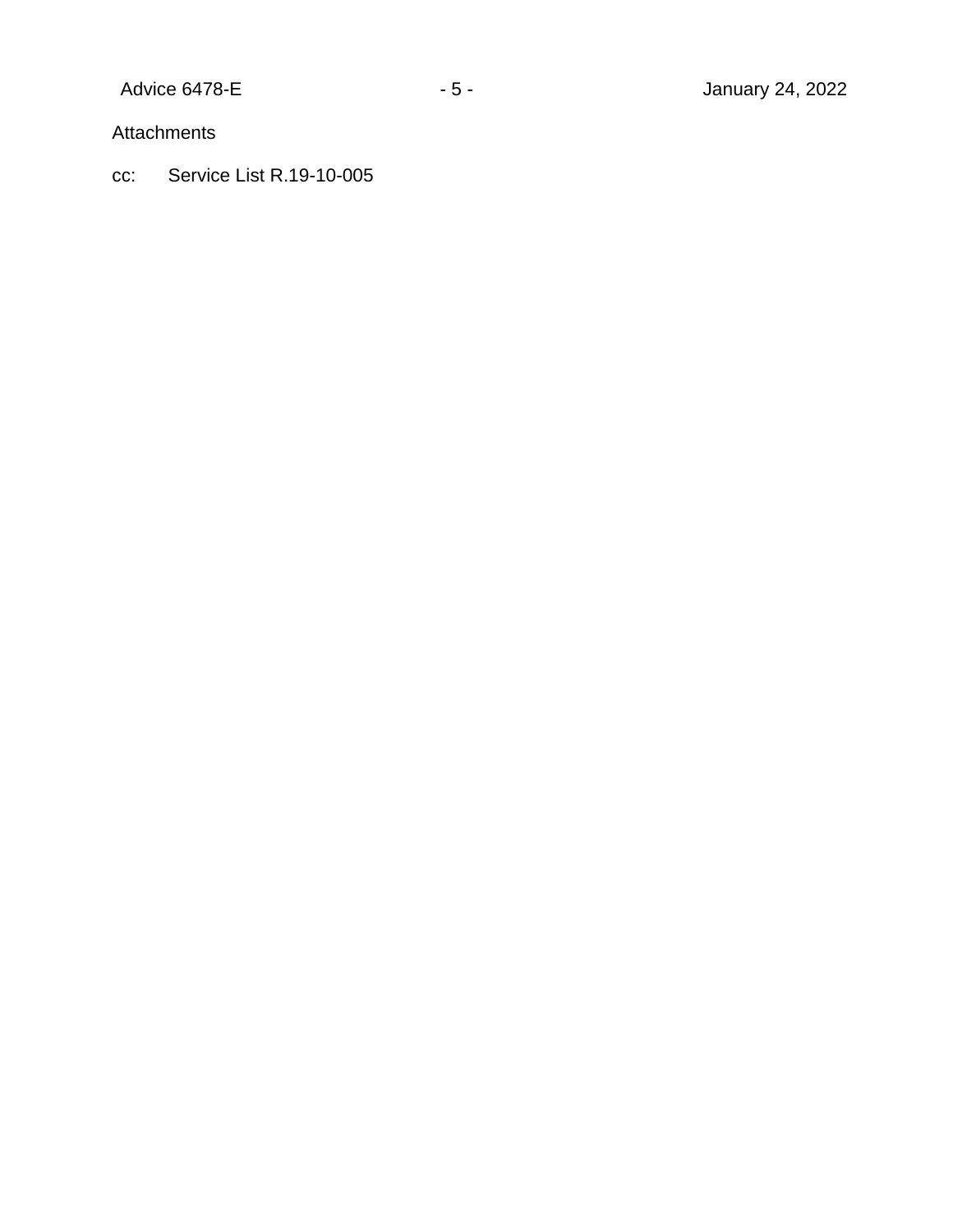**RASH & California Public Utilities Commission** 

# ADVICE LETTER UMMARY



| <b>ENERGY UTILITY</b>                                                                                                                                                                                                                                                                                                                                                |                                                                                                                                    | <b>COF CALIFO</b> |  |  |  |  |  |
|----------------------------------------------------------------------------------------------------------------------------------------------------------------------------------------------------------------------------------------------------------------------------------------------------------------------------------------------------------------------|------------------------------------------------------------------------------------------------------------------------------------|-------------------|--|--|--|--|--|
| MUST BE COMPLETED BY UTILITY (Attach additional pages as needed)                                                                                                                                                                                                                                                                                                     |                                                                                                                                    |                   |  |  |  |  |  |
| Company name/CPUC Utility No.: Pacific Gas and Electric Company (ID U39 E)                                                                                                                                                                                                                                                                                           |                                                                                                                                    |                   |  |  |  |  |  |
| Utility type:<br><b>WATER</b><br><b>ELC</b><br>GAS<br>lv<br><b>PLC</b><br><b>HEAT</b>                                                                                                                                                                                                                                                                                | Contact Person: Kimberly Loo<br>Phone #: (415)973-4587<br>E-mail: PGETariffs@pge.com<br>E-mail Disposition Notice to: KELM@pge.com |                   |  |  |  |  |  |
| EXPLANATION OF UTILITY TYPE<br>$ELC = Electric$<br>$GAS = Gas$<br>$WATER = Water$<br>$PLC = Pipeline$<br>$HEAT = Heat$                                                                                                                                                                                                                                               | (Date Submitted / Received Stamp by CPUC)                                                                                          |                   |  |  |  |  |  |
| Advice Letter (AL) #: 6478-E, et al.                                                                                                                                                                                                                                                                                                                                 | Tier Designation: 2                                                                                                                |                   |  |  |  |  |  |
| Subject of AL: Joint EPIC Administrator Advice Letter Proposal of Eligible Administrative Budget Line Items<br>Keywords (choose from CPUC listing): Compliance<br>AL Type:<br>Monthly $\Box$ Quarterly $\Box$ Annual $\Box$ One-Time $\Box$ Other:<br>If AL submitted in compliance with a Commission order, indicate relevant Decision/Resolution #:<br>D.21-11-028 |                                                                                                                                    |                   |  |  |  |  |  |
| Does AL replace a withdrawn or rejected AL? If so, identify the prior AL: $N_0$                                                                                                                                                                                                                                                                                      |                                                                                                                                    |                   |  |  |  |  |  |
| Summarize differences between the AL and the prior withdrawn or rejected AL:                                                                                                                                                                                                                                                                                         |                                                                                                                                    |                   |  |  |  |  |  |
| Confidential treatment requested?<br>Yes<br>V<br>  No                                                                                                                                                                                                                                                                                                                |                                                                                                                                    |                   |  |  |  |  |  |
| If yes, specification of confidential information:<br>Confidential information will be made available to appropriate parties who execute a<br>nondisclosure agreement. Name and contact information to request nondisclosure agreement/<br>access to confidential information:                                                                                       |                                                                                                                                    |                   |  |  |  |  |  |
| Resolution required?<br>Yes<br>No                                                                                                                                                                                                                                                                                                                                    |                                                                                                                                    |                   |  |  |  |  |  |
| Requested effective date: 2/23/22<br>No. of tariff sheets: $\theta$                                                                                                                                                                                                                                                                                                  |                                                                                                                                    |                   |  |  |  |  |  |
| Estimated system annual revenue effect (%): $N/A$                                                                                                                                                                                                                                                                                                                    |                                                                                                                                    |                   |  |  |  |  |  |
| Estimated system average rate effect $(\%)$ : N/A                                                                                                                                                                                                                                                                                                                    |                                                                                                                                    |                   |  |  |  |  |  |
| When rates are affected by AL, include attachment in AL showing average rate effects on customer classes<br>(residential, small commercial, large C/I, agricultural, lighting).                                                                                                                                                                                      |                                                                                                                                    |                   |  |  |  |  |  |
| Tariff schedules affected: $N/A$                                                                                                                                                                                                                                                                                                                                     |                                                                                                                                    |                   |  |  |  |  |  |
| Service affected and changes proposed <sup>1:</sup> $N/A$<br>Pending advice letters that revise the same tariff sheets: $N/A$<br><sup>1</sup> Discuss in AL if more space is needed.                                                                                                                                                                                 |                                                                                                                                    | <b>Clear Form</b> |  |  |  |  |  |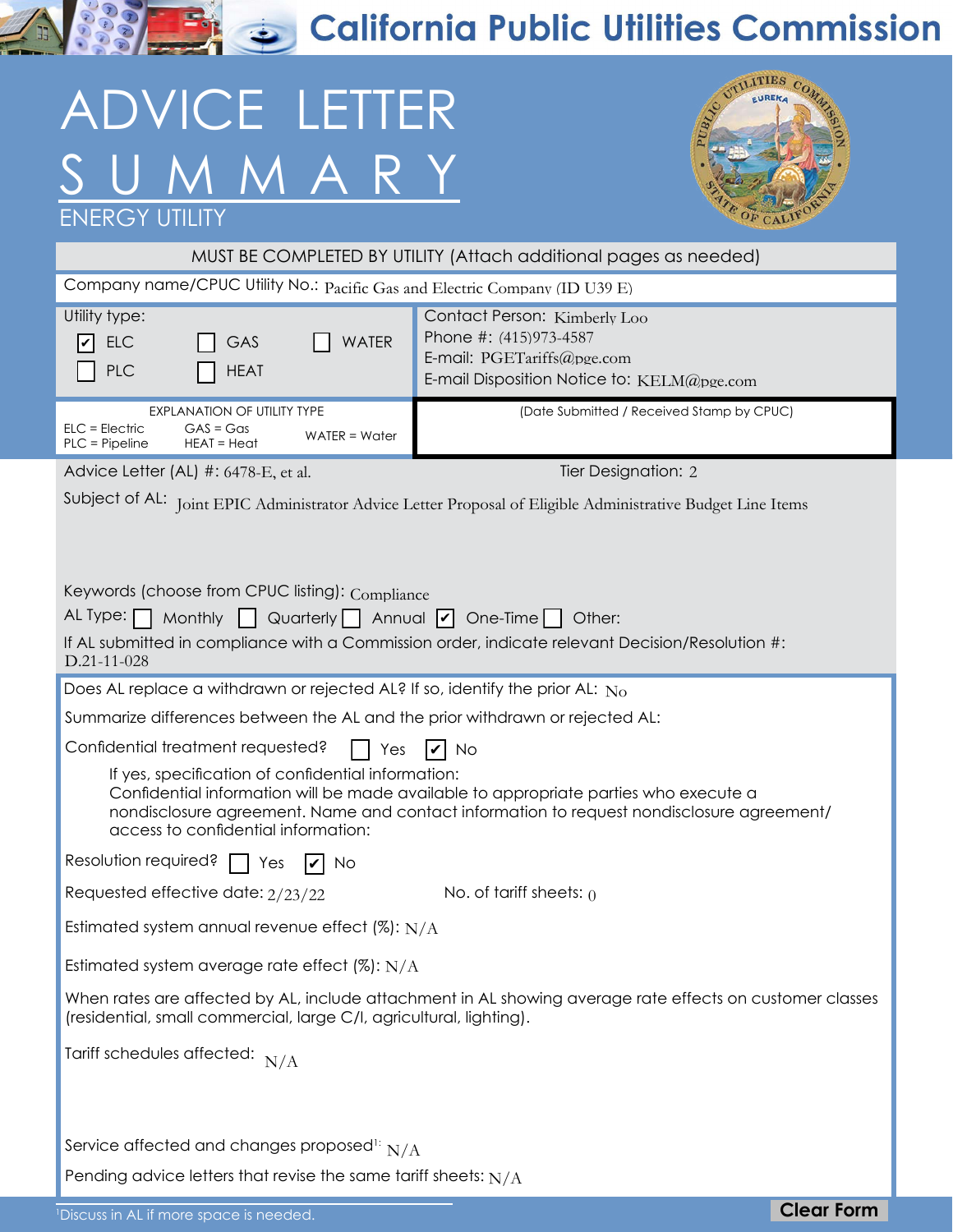**Protests and correspondence regarding this AL are to be sent via email and are due no later than 20 days after the date of this submittal, unless otherwise authorized by the Commission, and shall be sent to:**

California Public Utilities Commission Energy Division Tariff Unit Email: [EDTariffUnit@cpuc.ca.gov](mailto:EDTariffUnit%40cpuc.ca.gov?subject=)

Contact Name: Sidney Bob Dietz II. c/o Megan Lawson Title: Director, Regulatory Relations Utility/Entity Name: Pacific Gas and Electric Company **Clear Form**<br>
Clear Form Pacific Gas and Electric Company<br>
Fricty, Nemet, Pacific Gas and Electric Company<br> **Clear Form**<br> **Clear Form**<br> **Clear Form**<br>
Clear Form<br>
Clear Form<br>
Clear Form<br>
Clear Form<br>
Clear Form<br>
Clear Form

Telephone (xxx) xxx-xxxx: Facsimile (xxx) xxx-xxxx: Email: PGETariffs@pge.com

Contact Name: Title: Utility/Entity Name:

Telephone (xxx) xxx-xxxx: Facsimile (xxx) xxx-xxxx: Email:

CPUC Energy Division Tariff Unit 505 Van Ness Avenue San Francisco, CA 94102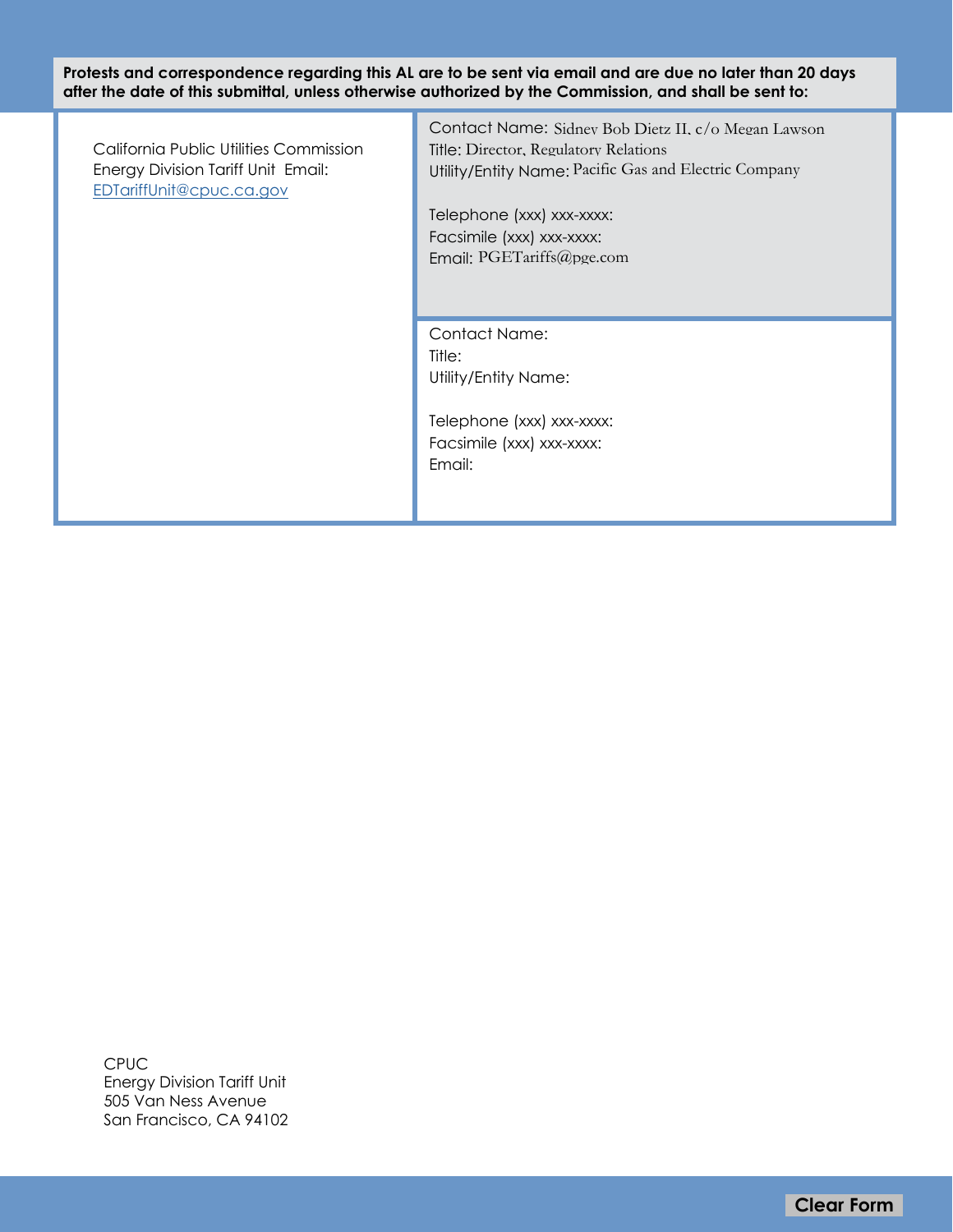Advice 6478-E

# **Attachment A**

**EPIC Administrative Cost Framework and Example EPIC Administrative Activities Tables**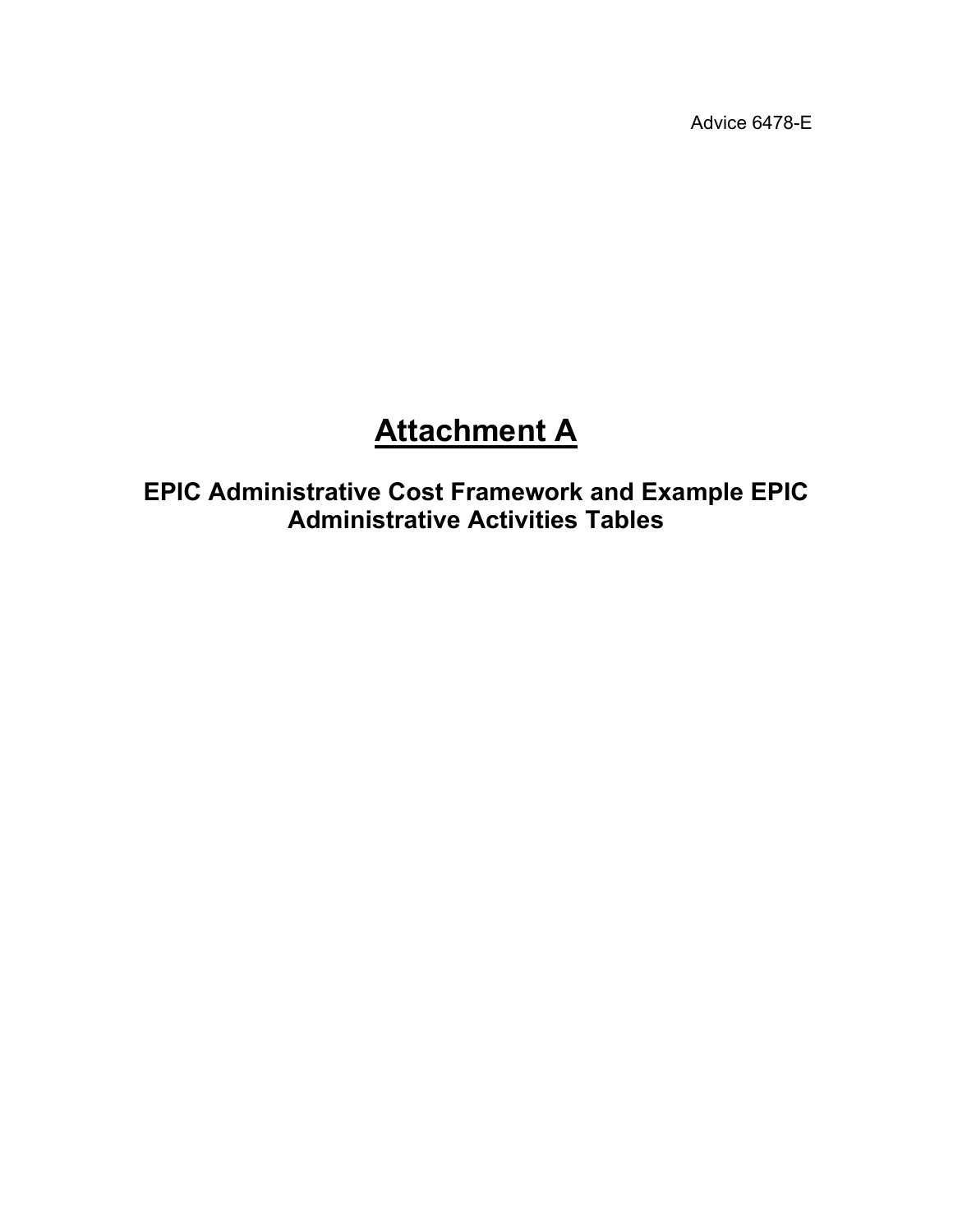# **Attachment A**

# **Table 1. EPIC Administrative Cost Framework**

|                                                          |                                                                                                                                                                                                                                  |              | <b>Cost Tracking</b> |
|----------------------------------------------------------|----------------------------------------------------------------------------------------------------------------------------------------------------------------------------------------------------------------------------------|--------------|----------------------|
| <b>Functional Cost Category</b>                          | <b>Definition</b>                                                                                                                                                                                                                | <b>CEC</b>   | <b>IOUs</b>          |
| Labor (LA)                                               | Salaries and wages, and associated benefits and payroll<br>taxes for staff activities.                                                                                                                                           |              |                      |
| General and Administrative Expense<br>and Overhead (GE)  | Ongoing operating expenses such as rent, utilities, IT, and<br>other similar costs.                                                                                                                                              |              |                      |
| Travel (TR)                                              | Transportation, lodging, and meal costs associated with<br>staff travel.                                                                                                                                                         | ✔            |                      |
| <b>Event Fees for Hosted and Attended</b><br>Events (EV) | Costs associated with sponsoring, hosting, or attending<br>events - including consortia, memberships, conferences,<br>venue rentals, and other similar costs.                                                                    |              |                      |
| Supplies and Materials (SU)                              | Office supplies, equipment, and other materials.                                                                                                                                                                                 |              |                      |
| Contracted Services (CO)                                 | Third-party provided services such as technical support for<br>proposal evaluation, data subscriptions to supplement<br>benefits analysis, and augmentation of internal staff for<br>project oversight and program coordination. | $\checkmark$ |                      |

# **Table 2. EPIC Administrative Activities**

|                         |                                                                         |                           | Applicable to |                                                                                                                                                  | <b>Cost Category</b>  |  |
|-------------------------|-------------------------------------------------------------------------|---------------------------|---------------|--------------------------------------------------------------------------------------------------------------------------------------------------|-----------------------|--|
| ID                      | <b>Activities Category</b>                                              | <b>CEC</b>                |               | <b>IOUs   Reasons for Differences</b>                                                                                                            | <b>Mapping</b>        |  |
| $\overline{\mathbf{1}}$ | <b>Investment Plan Development</b>                                      |                           |               |                                                                                                                                                  |                       |  |
| 1.1                     | Internal ideation and coordination                                      | ✓                         |               | n/a                                                                                                                                              | LA, GE, SU            |  |
| 1.2                     | External stakeholder coordination                                       | ✓                         |               | In/a                                                                                                                                             | LA, GE, SU, TR,<br>EV |  |
| 1.3                     | Investment plan drafting and filing                                     | ✔                         |               | In/a                                                                                                                                             | LA, GE, SU            |  |
| $\overline{2}$          | <b>Project Planning</b>                                                 |                           |               |                                                                                                                                                  |                       |  |
| 2.1                     | <b>Solicitation Development</b>                                         | ✓                         | $\mathbf x$   | IOUs don't develop external solicitations<br>at this stage, as they execute projects                                                             | LA, GE, SU            |  |
| 2.2                     | <b>Post-Solicitation Release Activities</b><br>(pre-bid workshops, Q&A) | ✓                         | $\mathbf x$   | internally, and conduct external sourcing<br>for portions of project scope after project<br>initiation                                           | LA, GE, TR, SU        |  |
| 2.3                     | Internal coordination to define specific<br>projects                    | $\mathbf x$               |               | The CEC does not define specific projects<br>at this stage, and instead defines<br>solicitations for external project proposals.                 | LA, GE, SU            |  |
| 2.4                     | Socialization of proposed projects<br>with external stakeholders        | $\boldsymbol{\mathsf{x}}$ |               | The CEC does not socialize specific<br>internally-defined project proposals, and<br>instead solicits project proposals from<br>external parties. | LA, GE, SU, TR,<br>EV |  |
| $\overline{\mathbf{3}}$ | <b>Project Initiation</b>                                               |                           |               |                                                                                                                                                  |                       |  |
| 3.1                     | Proposal evaluation                                                     |                           | $\mathbf x$   | This is the CEC's evaluation of external<br>project proposals, and not applicable to                                                             | LA, GE, SU, CO        |  |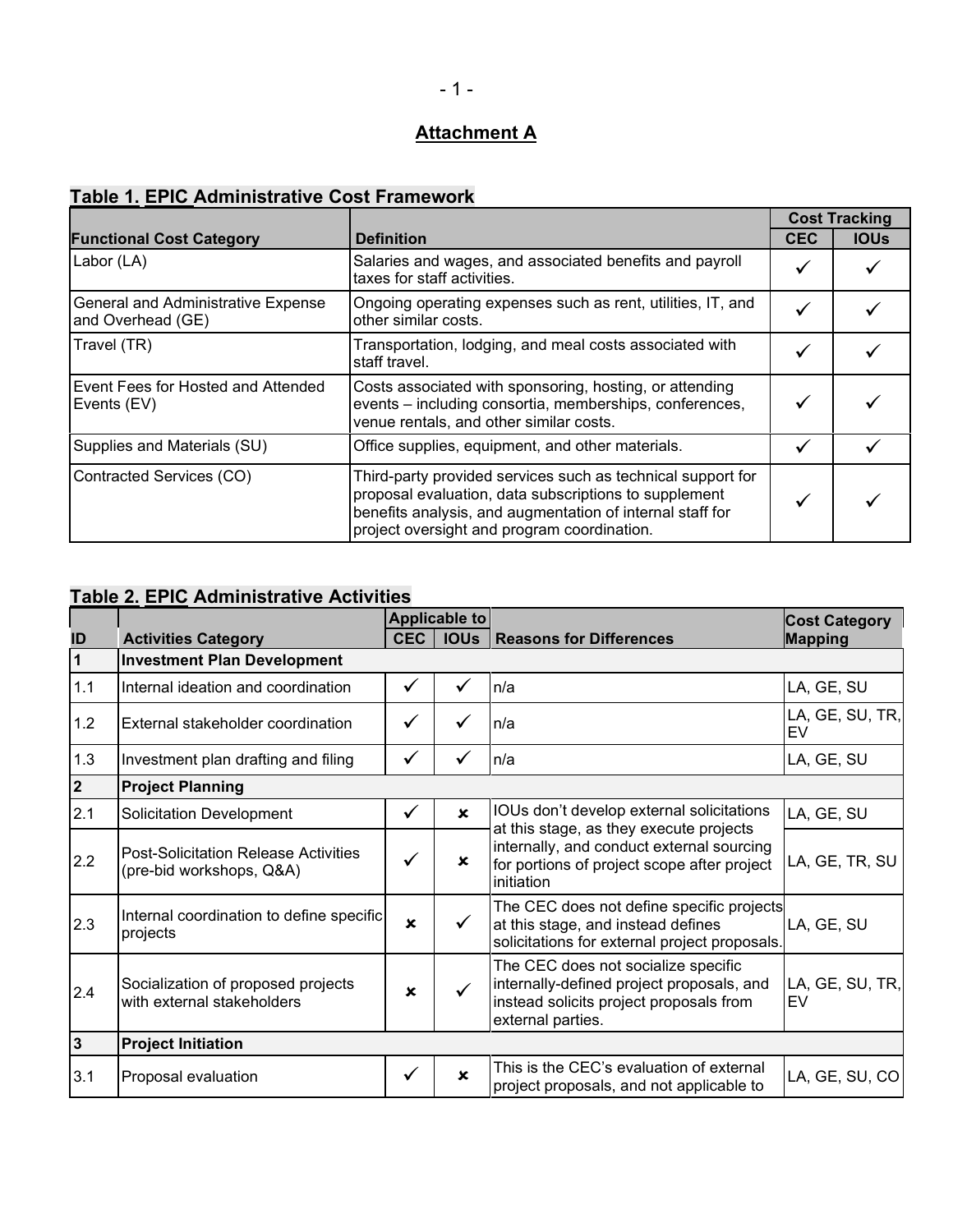|                         |                                                                                                              |              | <b>Applicable to</b>      |                                                                                                                                                                                                                                                                                                         | <b>Cost Category</b>      |
|-------------------------|--------------------------------------------------------------------------------------------------------------|--------------|---------------------------|---------------------------------------------------------------------------------------------------------------------------------------------------------------------------------------------------------------------------------------------------------------------------------------------------------|---------------------------|
| ID                      | <b>Activities Category</b>                                                                                   | <b>CEC</b>   | <b>IOUs</b>               | <b>Reasons for Differences</b>                                                                                                                                                                                                                                                                          | <b>Mapping</b>            |
|                         |                                                                                                              |              |                           | the IOUs as they develop their detailed<br>project business plans internally.                                                                                                                                                                                                                           |                           |
| 3.2                     | New agreement development                                                                                    | ✓            | $\mathbf x$               | This is the CEC's execution of<br>agreements with the successful bidders<br>that will execute the projects, and not<br>applicable to the IOUs as they do not<br>award projects in their entirety, and<br>instead conduct external sourcing for<br>portions of project scope after project<br>initiation | LA, GE, SU                |
| 3.3                     | Detailed business plan development                                                                           | ×            | $\checkmark$              | This internal IOU development of detailed<br>project business plans is analogous to<br>external parties' development of detailed<br>project proposals for CEC grants.                                                                                                                                   | LA, GE, SU, CO            |
| 3.4                     | Leadership approval and funding<br>release                                                                   | $\checkmark$ | ✓                         | n/a                                                                                                                                                                                                                                                                                                     | LA, GE, SU, CO            |
| $\overline{\mathbf{4}}$ | <b>Post-Initiation Vendor Sourcing</b>                                                                       |              |                           |                                                                                                                                                                                                                                                                                                         |                           |
| 4.1                     | Coordination to define project<br>sourcing needs and strategies                                              | ×            | $\checkmark$              | These IOU sourcing activities are<br>analogous to the CEC activities under                                                                                                                                                                                                                              | LA, GE, SU, CO            |
| 4.2                     | Execution of sourcing strategies (RFI,<br>RFP, direct award, etc.)                                           | ×            | $\checkmark$              | Project Initiation. Differences are that the<br>IOUs conduct these for portions of project<br>scope instead of the entire project and do                                                                                                                                                                | LA, GE, SU, CO            |
| 4.3                     | Negotiate terms & conditions and<br>intellectual property ownership                                          | ×            | ✓                         | not always conduct competitive<br>solicitations (e.g., RFPs).                                                                                                                                                                                                                                           | LA, GE, SU, CO            |
| $\overline{\mathbf{5}}$ | <b>Project Oversight &amp; Governance</b>                                                                    |              |                           |                                                                                                                                                                                                                                                                                                         |                           |
| 5.1                     | Oversee project to ensure it stays on<br>track and is achieving its objectives                               | ✓            |                           | n/a                                                                                                                                                                                                                                                                                                     | LA, GE, SU, TR,<br>CO     |
| 5.2                     | Identify and manage any project<br>interdependencies and help clear any<br>roadblocks during execution       | ✓            |                           | n/a                                                                                                                                                                                                                                                                                                     | LA, GE, SU, TR,<br>CO     |
| 5.3                     | Oversee project-level budget and<br>ensure funds are being spent<br>efficiently                              | ✓            |                           | n/a                                                                                                                                                                                                                                                                                                     | LA, GE, SU, CO            |
| 5.4                     | Facilitate formal changes to project<br>scope, schedule, or budget                                           |              |                           | n/a                                                                                                                                                                                                                                                                                                     | LA, GE, SU, TR,<br>CO     |
| $\bf 6$                 | <b>Stakeholder Communication, Engagement, and Outreach</b>                                                   |              |                           |                                                                                                                                                                                                                                                                                                         |                           |
| 6.1                     | Develop publications, articles, press<br>releases, conference presentations,<br>and other outreach materials | ✓            | ✓                         | n/a                                                                                                                                                                                                                                                                                                     | LA, GE, TR, SU,<br>CO     |
| 6.2                     | Conduct and participate in public<br>workshops, EPIC Symposiums, and<br>other events                         | $\checkmark$ | ✓                         | n/a                                                                                                                                                                                                                                                                                                     | LA, GE, TR, EV,<br>SU, CO |
| 6.3                     | Coordinate with Disadvantaged<br><b>Community Advisory Group (DACAG)</b>                                     | ✓            | $\boldsymbol{\mathsf{x}}$ | While the IOU EPIC teams coordinate<br>with disadvantaged communities, they do<br>not participate in the DACAG in the formal<br>capacity the CEC does.                                                                                                                                                  | LA, GE, SU                |
| 6.4                     | Develop, manage, and curate online<br><b>EPIC-related platforms</b>                                          | ✓            |                           | n/a                                                                                                                                                                                                                                                                                                     | LA, GE, SU, CO            |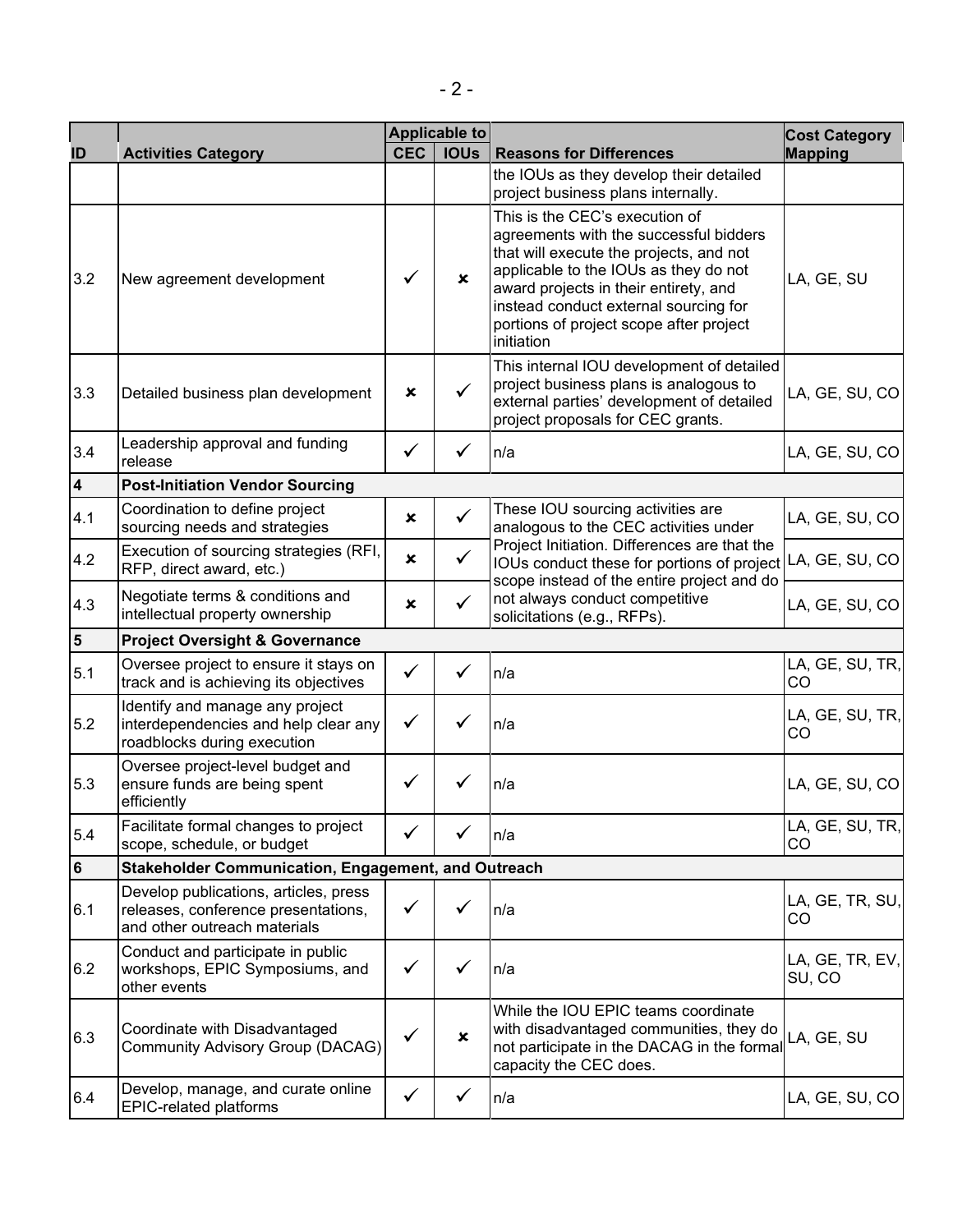| ID               | <b>Activities Category</b>                                                                                                                                 | <b>CEC</b>     | Applicable to<br><b>IOUs</b> | <b>Reasons for Differences</b>                                                                                                                                              | <b>Cost Category</b><br><b>Mapping</b> |
|------------------|------------------------------------------------------------------------------------------------------------------------------------------------------------|----------------|------------------------------|-----------------------------------------------------------------------------------------------------------------------------------------------------------------------------|----------------------------------------|
| 6.5              | Conduct benchmarking and scan the<br>external technology landscape                                                                                         | $\checkmark$   | ✓                            | n/a                                                                                                                                                                         | LA, GE, SU, CO                         |
| 6.6              | Facilitate external letter of support<br>and commitment processes                                                                                          | ✓              |                              | n/a                                                                                                                                                                         | LA, GE, SU, CO                         |
| 6.7              | Hold program-level workshops to<br>share research results and solicit<br>stakeholder input                                                                 | ✓              |                              | n/a                                                                                                                                                                         | LA, GE, TR, EV<br>SU, CO               |
| $\overline{7}$   | <b>Technology Implementation &amp; Knowledge Transfer</b>                                                                                                  |                |                              |                                                                                                                                                                             |                                        |
| 7.1              | Coordinate with internal and external<br>stakeholders to share project<br>progress and results                                                             | $\checkmark$   |                              | n/a                                                                                                                                                                         | LA, GE, SU, EV,<br><b>TR</b>           |
| 7.2              | Coordinate to define detailed path to<br>operational deployment and ensure<br>post-EPIC funding is incorporated<br>during General Rate Case<br>development | ×              | $\checkmark$                 | This is unique to the IOUs as they have a<br>direct path to adopt EPIC-funded<br>technologies for use on their systems.<br>The CEC does not directly adopt<br>technologies. | LA, GE, SU, CO                         |
| 7.3              | Support project teams in developing<br>comprehensive final reports                                                                                         | ✓              | ✓                            | n/a                                                                                                                                                                         | LA, GE, SU, CO                         |
| 7.4              | Develop, manage, and curate online<br>project database and networking<br>platforms such as<br>EnergizeInnovation.fund and<br>EmpowerInnovation.net         | ✓              | $\boldsymbol{\mathsf{x}}$    | These platforms were developed by CEC<br>to share information about its RD&D<br>projects and support team networking<br>around funding opportunities.                       | LA, GE, SU                             |
| $\boldsymbol{8}$ | <b>Intellectual Property (IP) Coordination</b>                                                                                                             |                |                              |                                                                                                                                                                             |                                        |
| 8.1              | Coordinate with project teams and<br>other stakeholders to identify IP,<br>protection strategy, file patents,<br>develop licensing agreements.             | $\mathbf x$    |                              | The CEC does not engage in any direct<br>IP protection or patent filing.                                                                                                    | LA, GE, SU, CO                         |
| 8.2              | Assess royalty requirements at<br>project close.                                                                                                           | ✓              | ×                            | The CEC has specific/standard royalty<br>requirements and their own process for<br>assessing royalties at project close.                                                    | LA, GE, SU                             |
| 9                | <b>Regulatory Support and Compliance</b>                                                                                                                   |                |                              |                                                                                                                                                                             |                                        |
| 9.1              | Participate in CPUC proceedings<br>(filings, ordered workshops, and<br>related activities)                                                                 | ✓              |                              | n/a                                                                                                                                                                         | LA, GE, TR, SU                         |
| 9.2              | Develop EPIC Annual Report                                                                                                                                 | $\checkmark$   | $\checkmark$                 | n/a                                                                                                                                                                         | LA, GE, SU, CO                         |
| 9.3              | Conduct project and program benefits<br>assessment                                                                                                         | $\checkmark$   | $\checkmark$                 | n/a                                                                                                                                                                         | LA, GE, SU, CO                         |
| 9.4              | Support formal program audits,<br>evaluations and data requests                                                                                            | $\checkmark$   | $\checkmark$                 | n/a                                                                                                                                                                         | LA, GE, SU, CO                         |
| 9.5              | Administer Policy + Innovation<br>Coordination Group (PICG) contract<br>on behalf of CPUC (PG&E only)                                                      | $\pmb{\times}$ | ✓                            | CPUC ordered that PG&E perform this<br>function.                                                                                                                            | LA, GE, SU                             |
| 9.6              | Manage CEC and CPUC remittance<br>payment processes                                                                                                        | $\checkmark$   | ✓                            | n/a                                                                                                                                                                         | LA, GE, SU, CO                         |
| 10               | <b>Internal Management Coordination</b>                                                                                                                    |                |                              |                                                                                                                                                                             |                                        |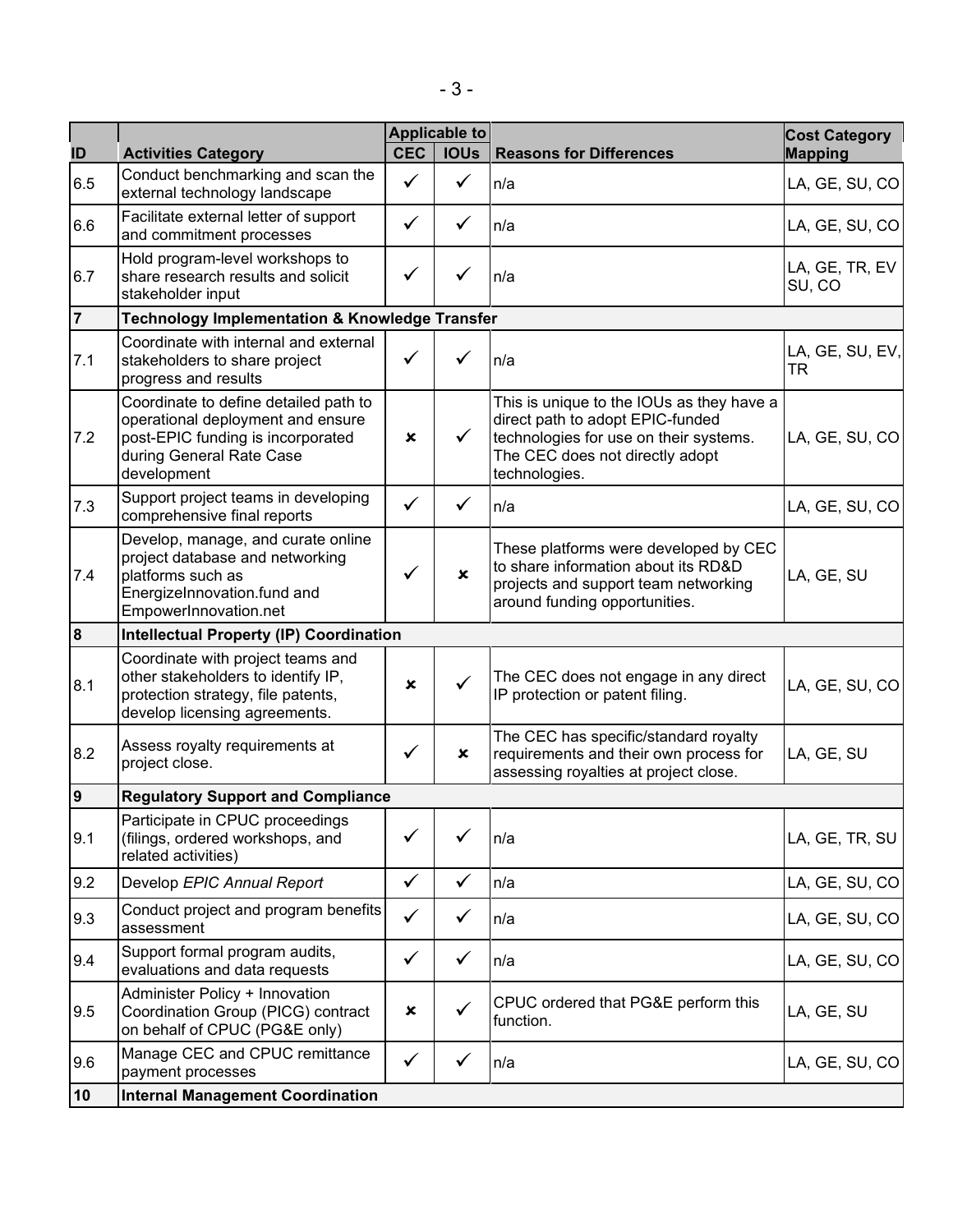|      |                                                                                                                                   |              | Applicable to             |                                                                                                                                                                                                                                         | <b>Cost Category</b> |  |  |
|------|-----------------------------------------------------------------------------------------------------------------------------------|--------------|---------------------------|-----------------------------------------------------------------------------------------------------------------------------------------------------------------------------------------------------------------------------------------|----------------------|--|--|
| ID   | <b>Activities Category</b>                                                                                                        | <b>CEC</b>   | <b>IOUs</b>               | <b>Reasons for Differences</b>                                                                                                                                                                                                          | <b>Mapping</b>       |  |  |
| 10.1 | Regularly brief internal leadership and<br>workforce on progress and results                                                      | $\checkmark$ | ✓                         | n/a                                                                                                                                                                                                                                     | LA, GE, SU, CO       |  |  |
| 10.2 | Compile internal monthly dashboard<br>reports on project status and health<br>and communicate with internal<br>stakeholders       | $\checkmark$ |                           | n/a                                                                                                                                                                                                                                     | LA, GE, SU, CO       |  |  |
| 11   | Program and Process Coordination and Improvement                                                                                  |              |                           |                                                                                                                                                                                                                                         |                      |  |  |
| 11.1 | Develop and maintain guidance<br>documentation (reference materials,<br>procedures, process maps) to support<br>program execution | $\checkmark$ |                           | n/a                                                                                                                                                                                                                                     | LA, GE, SU, CO       |  |  |
| 11.2 | Routinely identify process<br>improvements and update guidance<br>documentation                                                   | $\checkmark$ |                           | n/a                                                                                                                                                                                                                                     | LA, GE, SU, CO       |  |  |
| 11.3 | PICG participation and support                                                                                                    | $\checkmark$ | ✓                         | n/a                                                                                                                                                                                                                                     | LA, GE, SU           |  |  |
| 11.4 | Internal coordination among EPIC<br>administrators and CPUC                                                                       | $\checkmark$ | ✓                         | n/a                                                                                                                                                                                                                                     | LA, GE, SU, TR       |  |  |
| 12   | <b>Administrative Activities</b>                                                                                                  |              |                           |                                                                                                                                                                                                                                         |                      |  |  |
| 12.1 | Program-level budget tracking and<br>management                                                                                   | $\checkmark$ | ✓                         | n/a                                                                                                                                                                                                                                     | LA, GE, SU, CO       |  |  |
| 12.2 | Time accounting                                                                                                                   | $\checkmark$ | $\mathbf x$               | IOU expenses associated with these<br>activities are not charged to EPIC                                                                                                                                                                | LA, GE, SU           |  |  |
| 12.3 | Human Resources coordination                                                                                                      | $\checkmark$ | $\mathbf x$               | because they don't directly relate to EPIC<br>administration.<br>The CEC disagrees with the IOU<br>description because the CEC believes<br>these activities may relate - though<br>perhaps not exclusively - to EPIC<br>administration. | LA, GE, SU           |  |  |
| 13   | <b>Supervision and Personnel</b>                                                                                                  |              |                           |                                                                                                                                                                                                                                         |                      |  |  |
| 13.1 | Job recruitments                                                                                                                  | ✔            | $\pmb{\times}$            | IOU expenses associated with these<br>activities are not charged to EPIC                                                                                                                                                                | LA, GE, TR, SU       |  |  |
| 13.2 | New hire training and onboarding                                                                                                  | $\checkmark$ | $\pmb{\times}$            | because they don't directly relate to EPIC                                                                                                                                                                                              | LA, GE, SU           |  |  |
| 13.3 | Staff meetings                                                                                                                    | $\checkmark$ | $\boldsymbol{\mathsf{x}}$ | administration.                                                                                                                                                                                                                         | LA, GE, SU           |  |  |
| 13.4 | Staff performance appraisals                                                                                                      | $\checkmark$ | $\boldsymbol{\mathsf{x}}$ | The CEC disagrees with the IOU<br>description because the CEC believes                                                                                                                                                                  | LA, GE, SU           |  |  |
| 13.5 | Personnel issues                                                                                                                  | $\checkmark$ | ×                         | these activities may relate - though<br>perhaps not exclusively - to EPIC<br>administration.                                                                                                                                            | LA, GE, SU           |  |  |
| 14   | <b>Training and Development</b>                                                                                                   |              |                           |                                                                                                                                                                                                                                         |                      |  |  |
| 14.1 | Mandatory staff training                                                                                                          | $\checkmark$ | ×                         | IOU expenses associated with these                                                                                                                                                                                                      | LA, GE, SU           |  |  |
| 14.2 | Discretionary training/skills<br>development                                                                                      | ✓            | ×                         | activities are not charged to EPIC<br>because they don't directly relate to EPIC<br>administration.                                                                                                                                     | LA, GE, TR, SU       |  |  |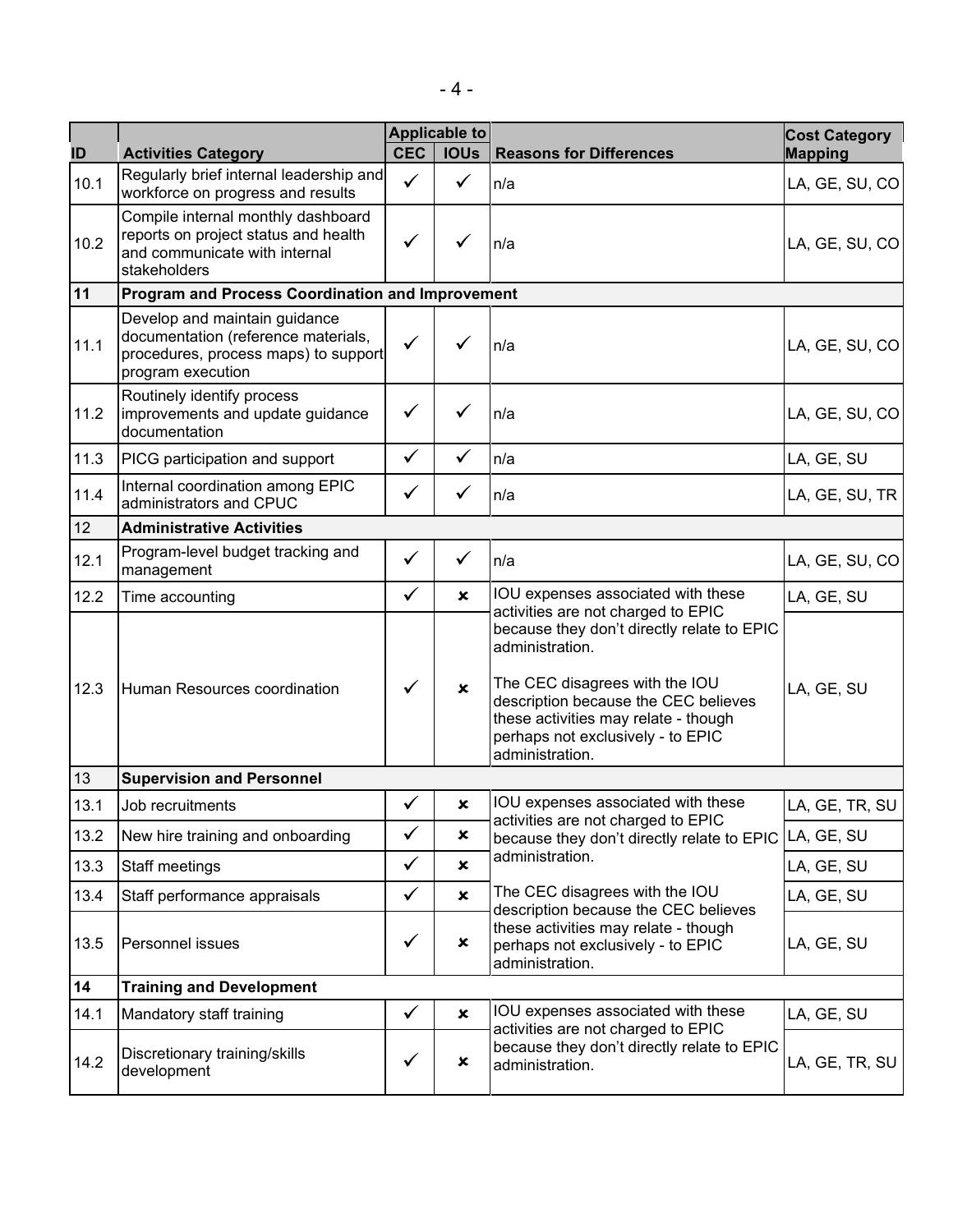|                            | <b>Applicable to</b> |  |                                                                                                                                                                        | <b>Cost Category</b> |
|----------------------------|----------------------|--|------------------------------------------------------------------------------------------------------------------------------------------------------------------------|----------------------|
| <b>Activities Category</b> | <b>CEC</b>           |  | <b>IOUs   Reasons for Differences</b>                                                                                                                                  | <b>Mapping</b>       |
|                            |                      |  | The CEC disagrees with the IOU<br>description because the CEC believes<br>these activities may relate - though<br>perhaps not exclusively - to EPIC<br>administration. |                      |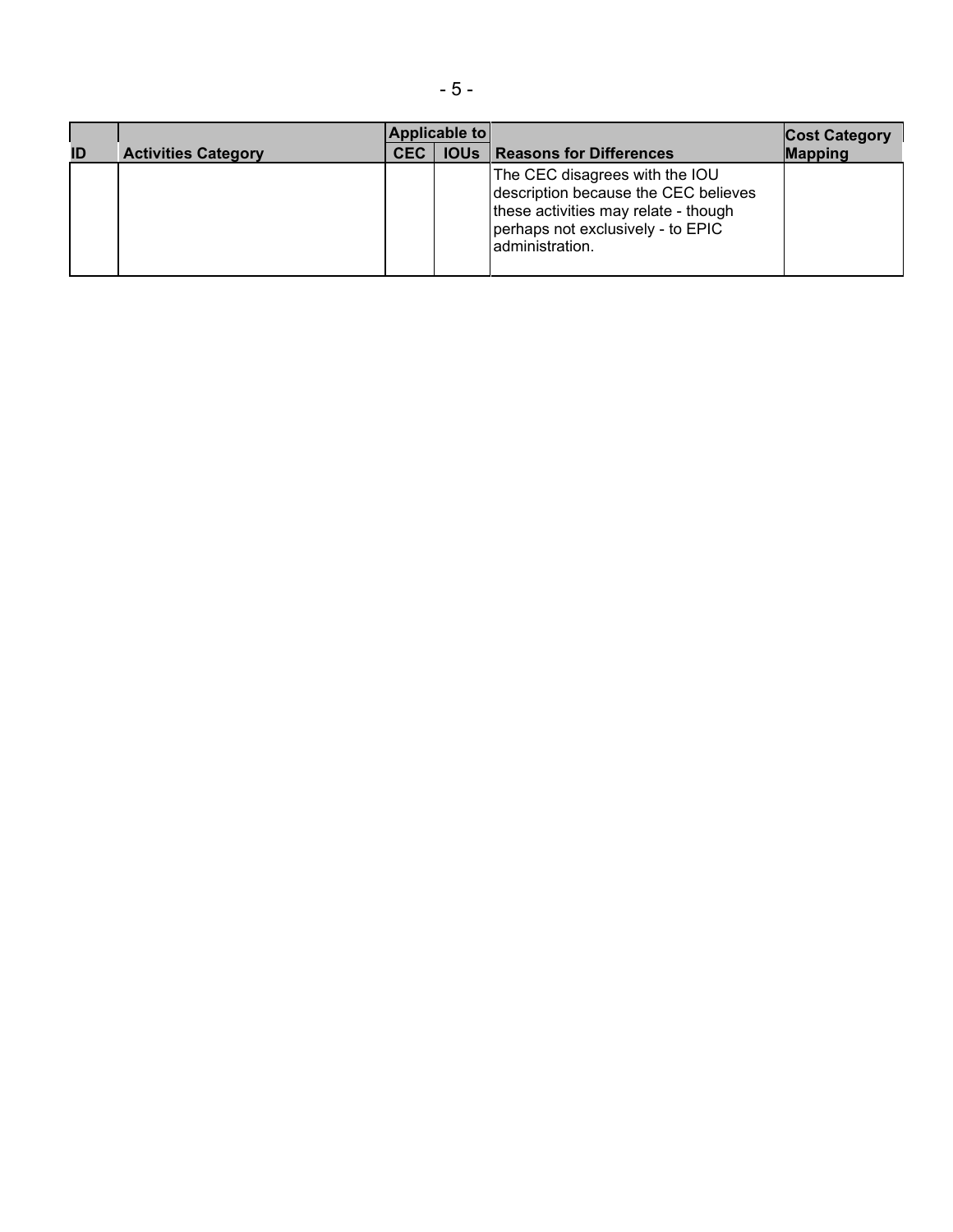Advice 6478-E

# **Attachment B**

**Follow-up Questions from CPUC Staff and Joint Administrators' Responses**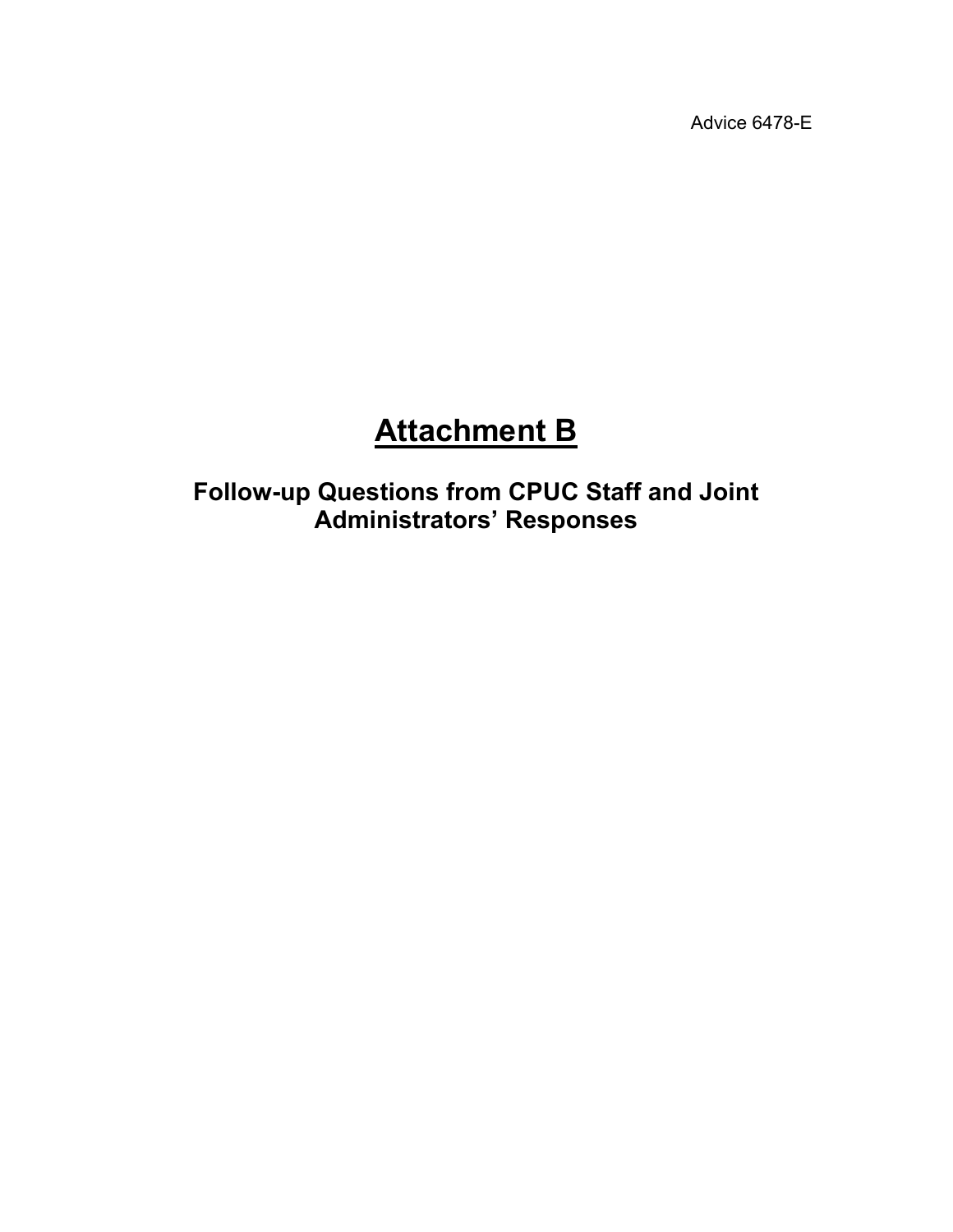## **Attachment B**

Follow-up questions from CPUC Staff and Joint Administrators' responses:

- *1. Regarding Activity 6.3, Coordinate with Disadvantaged Community Advisory Group, please provide information on how the IOU EPIC teams coordinate with disadvantaged vulnerable communities (DACs).*
- *a) How is equity currently taken into account in IOU project planning and execution?*

The IOUs understand the question to mean disadvantaged vulnerable community (DVC) and not disadvantaged community (DAC) as the question appeared to inadvertently combine the two definitions. The IOUs engage EPIC stakeholders including DVCs through formal public workshops. Workshops are held during investment planning to allow stakeholders to provide input and help shape the content of investment plans. Workshops are also held during investment plan execution to allow stakeholders to provide input on specific projects before they are launched, and to provide stakeholders with updates over the course of project execution. Beyond formal public workshops, the IOUs also engage with DVCs on an ad hoc basis, and in cases where projects are conducted in/with a DVC, the IOUs work closely with the DVC on project execution. As part of the upcoming EPIC 4 investment planning process, the IOUs will conduct at least two workshops with DVCs specifically in the Q2/early Q3 2022 timeframe, to better understand and align investment plans with community needs. These DVC workshops will be supplemental to the broader public workshops that will be conducted.

Furthermore, where demonstration projects require a field component, the IOUs work with their respective public relations, regulatory and engineering teams to determine the optimal site(s) and look for opportunities to conduct the work in DVCs as part of these processes. In the future, the processes of evaluating DVCs as potential demonstration hosts could be aligned among the Administrators.

#### *b) How do IOUs measure their engagement with DACs?*

As noted above, the IOUs understand the question to mean disadvantaged vulnerable community (DVC) and not disadvantaged community (DAC). While the CEC has formal requirements around the amount of their EPIC work that is required to be conducted in DVCs and thus track their performance against these requirements, there are no corresponding requirements for the IOUs' programs. As such the IOUs do not track any DVC-related metrics as part of their EPIC Programs. However, as the IOUs have previously communicated to the commission, a significant portion of IOU EPIC projects to date have taken place in DVCs.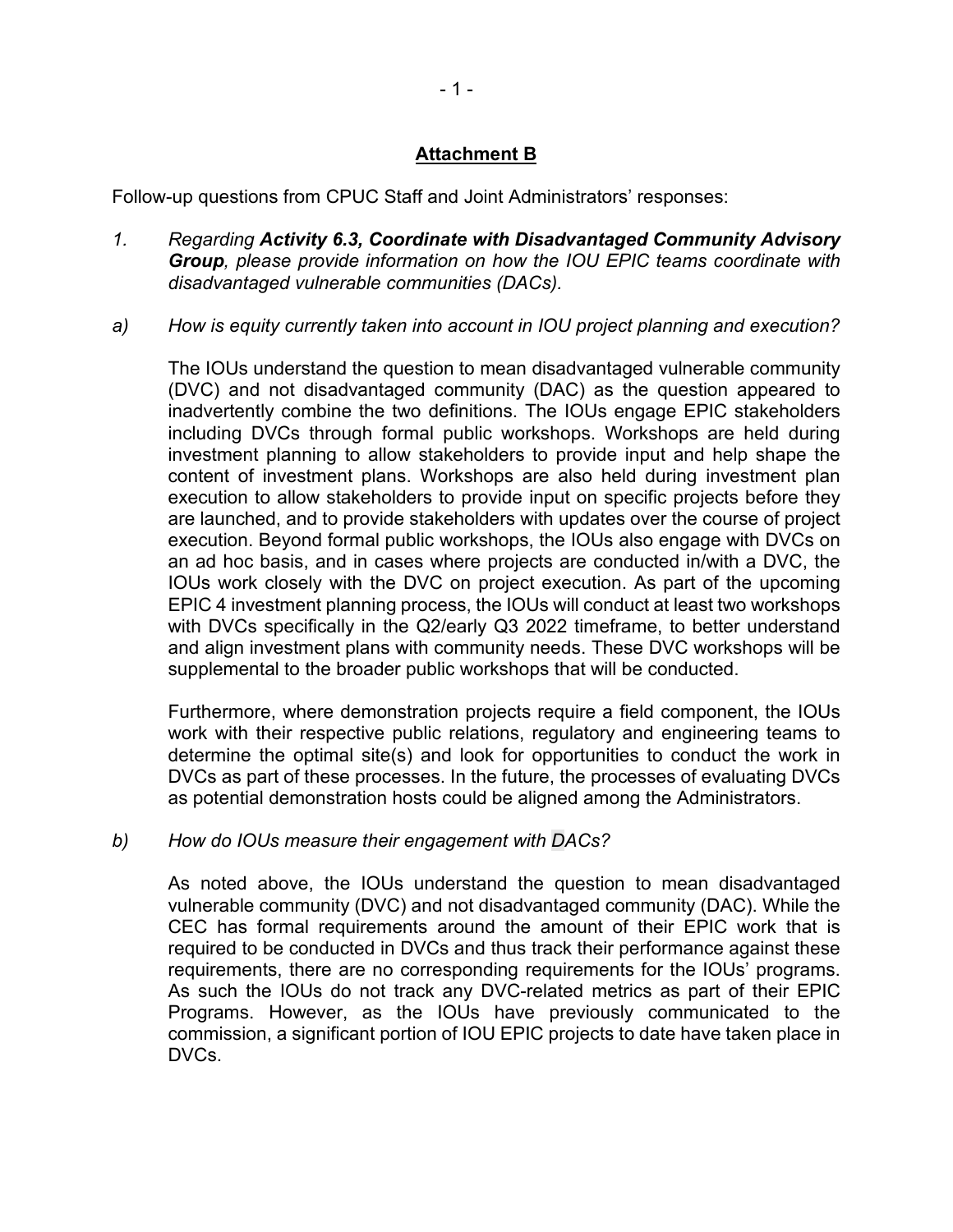*a) Given these decisions, can you briefly summarize the reasoning for treating IP differently between the IOUs and the CEC?*

The primary reason for differences in IP-related activities is that the CEC, as a state agency, does not file its own patents or execute agreements related to the monetization of EPIC-generated IP. The CEC instead sets standard royalty requirements in its EPIC grant agreements, and the grant recipients handle any decisions and actions around pursuing patents and monetizing the IP. The CEC then assesses any resultant royalties it is owed.<sup>[1](#page-16-0)</sup> On the other hand, the IOUs do file their own patents, and correspondingly develop their own monetization strategies, and negotiate any licensing of the IP on a case-by-case basis.

- 3. *Regarding Activity Category 8, Intellectual Property Coordination, D.18-10- 052 at 54 declined Evergreen Economics' 2017 EPIC Evaluation Report recommendation on IP rules and guidance (Recommendation 3e), stating that the CPUC expects to address IP matters again in the near future. Further determination of EPIC IP policy is within scope of Phase 2C of the EPIC proceeding R.19-10-005.*
- *a) Do the administrators believe further action on IP is required? If so, what are the particular issues to be addressed?*

In their respective EPIC Successor Program (R. 19-10-005) Phase 2 Opening Briefs, administrators provided their positions on the recommendations from the Evergreen Evaluation as they relate to IP. $<sup>2</sup>$  $<sup>2</sup>$  $<sup>2</sup>$  As each administrator will expand on</sup> their own positions in Phase 2C of the proceeding, this issue should be deferred until then.

*4. Regarding Activity Categories 13, Supervision and Personnel, and 14, Training and Development, please explain why these activities do not relate to IOU EPIC administration.*

*through D.12-05-037, D.13-11-025, D.15-04-020, and D.18-10-052.*

<span id="page-16-0"></span><sup>1</sup> Public Resources Code section 25711.5 subdivision (b) directs the CEC to consult with the state Treasurer to establish conditions for state intellectual property interest and royalties potentially derived by EPIC-funded projects, as noted by D.13-11-025, p. 71.

<span id="page-16-1"></span><sup>&</sup>lt;sup>2</sup> See, e.g., Opening Brief of the CEC on the Phase 2 Issues Identified in the Commission's Phase 1 Decision Renewing EPIC, pp. 40-43; Southern California Edison Company's (U 338-E) Opening Brief on Scope of Phase 2, pp. 9, 12; Opening Brief of Pacific Gas and Electric Company (U-39E) on Phase 2 Issues,pp.13, C-2.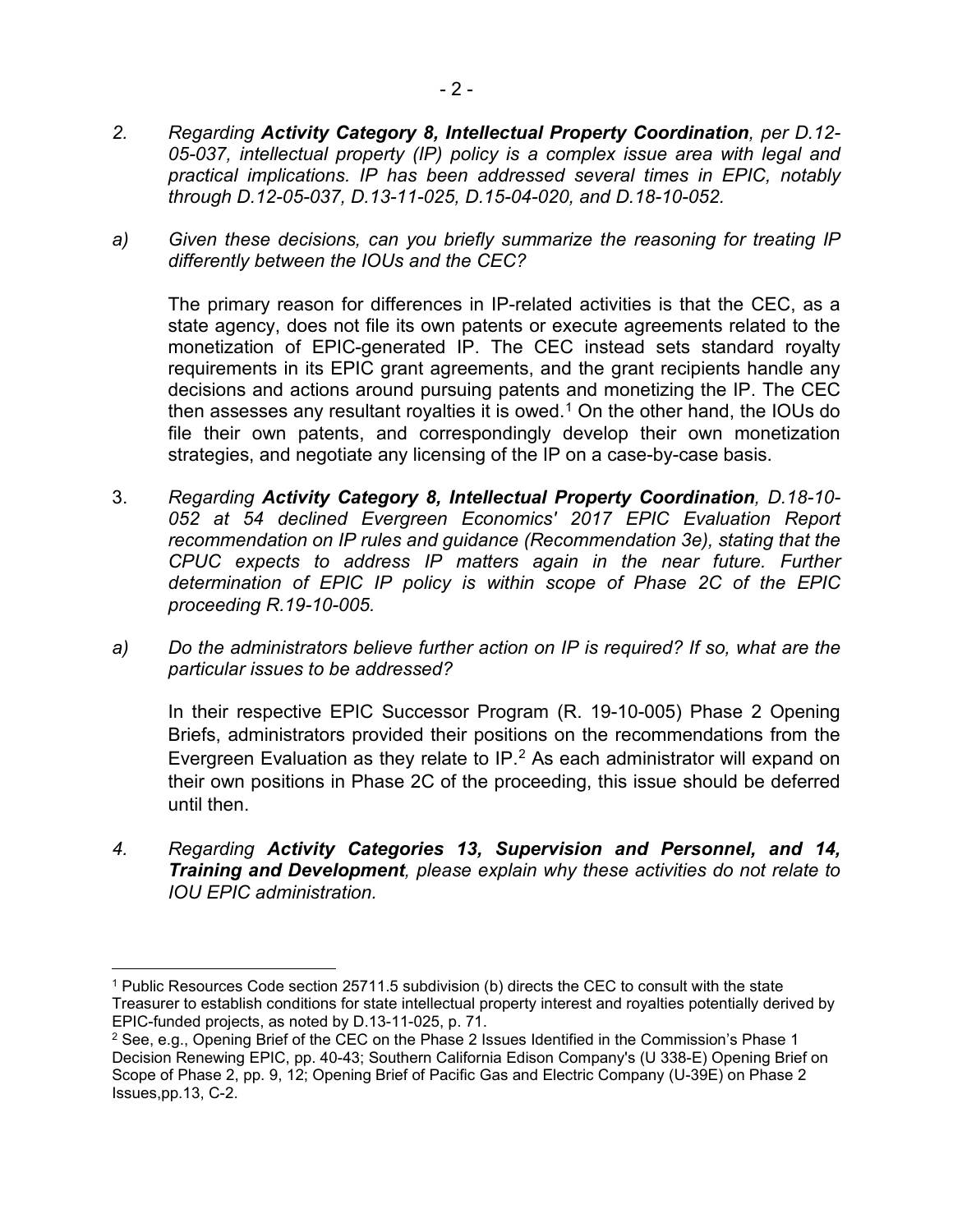*a) Why is it not appropriate to charge EPIC for these activities proportionally based on the FTE fraction each IOU employee devotes to EPIC?*

Unlike the extensive set of other administrative activities identified in the tables that relate to the EPIC Program and are charged to EPIC, these activities do not generally relate directly to EPIC and are thus not charged to EPIC. These activities would be conducted regardless of the employee's involvement in EPIC. Also, the total cost of these activities is comparatively very low, and any sort of proportional allocation to EPIC (even if deemed appropriate) would be even lower. It would introduce significant complexity to implement timekeeping practices for the proportional allocation as described above, and any such proportional allocation could be difficult for IOUs to estimate given the intermittent nature of these costs and employees' varying level of involvement in EPIC over time.

If there are specific instances when an activity in one of these areas does relate directly to EPIC, such as a training course that might directly relate to administering/furthering EPIC, in such instances the IOU would charge costs related to the activity directly to EPIC.

*b) What is the impact of not fully explaining these costs through EPIC?*

The IOUs incur these costs through general expense order numbers associated with their general rate cases.

*c) Are these administrative costs recovered through EPIC project costs?*

No. Please see response to 4b above.

*d) Where are costs for these activities recovered from ratepayers if they are not recovered through EPIC?*

Per the response to 4b above, the IOUs incur these costs through general expense order numbers associated with their general rate cases.

*e) What is the magnitude of these costs for each individual IOU on an annual basis?*

Per the response to 4a above, the cost of these activities is very low compared to the cost of the set of administrative activities that directly relate to, and are charged to, the EPIC Program. As employees charge these costs to broader order numbers that are also used to capture other costs, (e.g., time spent by back-office employees supporting emergency operations centers) there is no precise way to retroactively calculate these costs.